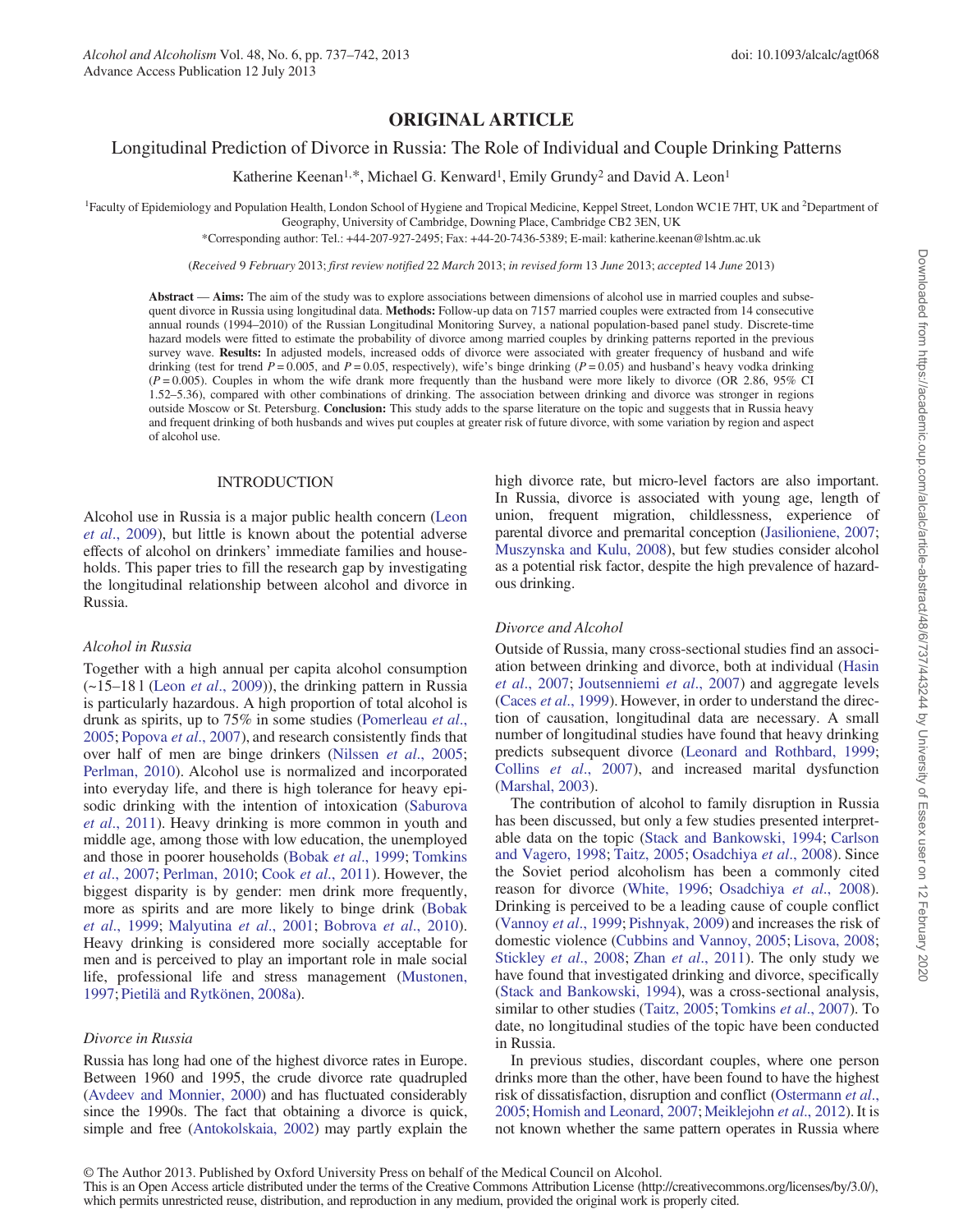couple drinking pattern discordance is the norm, and is commonly attributed to cultural notions of masculinity and femininity [\(Pietilä and Rytkönen, 2008b\)](#page-5-0). Drinking is considered part of the male breadwinner role, something that 'real men' do. By contrast, wives' household and childrearing responsibilities prevent heavy drinking, and women who do so may be negatively perceived [\(Bobrova](#page-5-0) et al., 2010). Wives may help to maintain their husband's masculine role by providing alcohol with meals ([Pietilä and Rytkönen, 2008b](#page-5-0)), giving them money for alcohol and bringing alcohol to them if they are sick or disabled ([Saburova](#page-5-0) et al., 2011). It is common for wives to try to informally control their husband's drinking, but this is also a source of conflict [\(Holmila, 1987\)](#page-5-0). Such acceptance of heavy drinking on the part of wives may mediate any relationship between drinking and divorce, creating a weaker association in Russia than in other populations.

### AIMS

In this paper, we examine longitudinal associations between drinking patterns and subsequent risk of divorce in a sample of Russian couples. Firstly, we explore how variations in individual spouse drinking frequency and volume are associated with probability of subsequent divorce; secondly, whether spousal drinking discordance is associated with subsequent divorce.

## DATA AND METHODS

#### Data

# The analysis uses the Russian Longitudinal Monitoring Survey (RLMS) ([Higher School of Economics](#page-5-0) et al., 1992– present), a Russian household panel survey started in the early 1990s to monitor the effect of political transition on health and well-being. The study was primarily designed as a repeated cross-sectional survey based on dwelling but the design permits longitudinal analysis. We used the data from phase 2 (1994–2010, waves 5–19).

Full details on RLMS design and sampling are available on the website [\(http://www.cpc.unc.edu/projects/rlms-hse\)](http://www.cpc.unc.edu/projects/rlms-hse). At the beginning of phase 2 (1994), a three-stage probability sample was chosen. The final sample consisted of 4718 dwellings, of which 84.3% completed interviews (lower in the Moscow/ St. Petersburg regions (60.2%)). According to the RLMS survey team, the population sampled in wave 5 (1994) compared well with the 1989 census population in terms of distribution of household size, sex, age and urban-rural residence. Divorce rates in the RLMS were slightly lower than national rates, but followed the same pattern over time.

The units of analysis were married couples, identified as such through the household roster, but only included if both reported being married and both had completed individual interviews. On this basis, ~20% of couples were excluded. Both spouses were linked to their follow-up data from the next wave. If follow-up data for either party were missing, their spouses' data about their marital status were used to ascertain the outcome.

# Outcome: divorce

An event (divorce) was defined if both parties reported their marital status as divorced. There were 94 cases of spousal disagreement about divorce, and sensitivity analysis was carried out where disagreeing couples were included in the event group.

#### Main exposure: alcohol consumption of both spouses

At each wave, participants were asked about drinking frequency, beverage types they consumed and the maximum daily volume of each beverage consumed in the 30 days before interview. The drinking information collected in each wave was used as the exposure variable for the follow-up period ending at the next wave.

Frequency of drinking was categorized into groups: abstained/2–3 times a month/weekly/2–3 times a week/4+ times a week. We also derived a 'drinking pattern' variable which classified individuals into binge drinkers, non-binge drinkers or abstainers. Binge drinking was defined as consuming >80 g of ethanol from a single type of beverage on a single occasion, a cut-off used in previous studies in Russia [\(Malyutina](#page-5-0) et al., 2001; Bobak et al[., 2004\)](#page-4-0). The third variable was the usual amount of ethanol consumed from spirits in a single episode, divided into fifths for simplicity. Spirit consumption has been previously used in Russia as an indicator of heavy drinking (Bobak et al[., 1999](#page-4-0); [Pomerleau](#page-5-0) et al., 2008). This was done for men only, as female spirit consumption was very low. Respondents were asked how many grams of 'vodka or other hard liquor' they usually consumed in a day, and this was converted into grams of ethanol, assuming an ethanol concentration of 0.43 or 43% by volume. The distribution of grams of spirits was skewed to the right, and the range in the 5th percentile was 10–100 g and in the 95th percentile was 550–3000 g. A minority (1%) reported usually drinking over 1000 g a day; we excluded respondents who said they drank >4000 g in a day on the basis of implausibility (2 cases). We also considered beer and wine consumption using the same method.

Two constructed categorical variables represented spousal drinking concordance. Drinking frequency concordance had four groups: neither frequent drinkers (where frequent drinking was at least twice a week), wife frequent drinker and husband not; husband frequent drinker and wife not or both frequent drinkers. The same was done for drinking pattern concordance but with binge drinking instead of frequent drinking.

### Other variables

From previous studies [\(Lyngstad and Jalovaara, 2010](#page-5-0)), several factors were identified as potential confounders. However, many of these, such as employment, could be on the causal pathway. We included these in the model but took care in interpreting the effects of adjustment.

All covariate data were self-reported and taken from the start of each interval. We included individual level variables for both spouses (age, education, employment, life satisfaction, economic security and health status) and couple-level variables (shared biological children and household income). A binary variable identified whether the couple had resident young (<18 years) biological children. Exact age was divided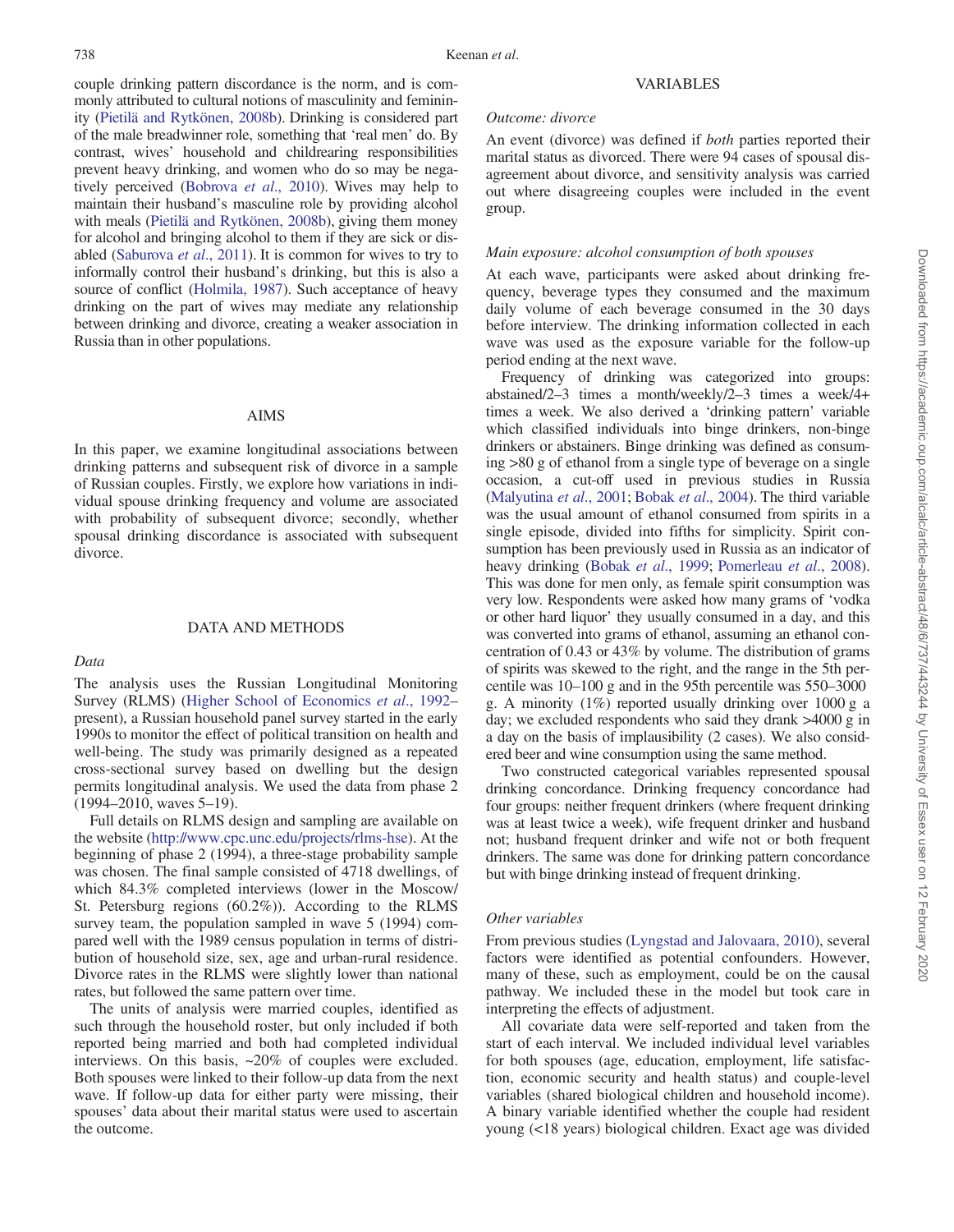into 10-year groups; and education had three categories: incomplete secondary; secondary, specialist and professional; and university level and above. Employment status had three categories: unemployed; employed and 'other'—including students, housewives, etc. Household income was adjusted for equivalized household size, using the OECD-modified scale ([Hagenaars](#page-5-0) et al., 1996), and then divided into deciles. Life satisfaction was reported on a 5-point scale, and dichotomized into poor life satisfaction (not at all satisfied/less than satisfied) versus rather satisfied/very satisfied. Subjective economic insecurity was measured by the question 'How concerned are you that you might not be able to provide yourself with the bare essentials in the next 12 months?', and the 5-point scale classified into two groups of very concerned (the most negative category) versus the rest. Respondents' self-assessed health was reported on a 5-point scale and grouped into the two worst categories (very poor/poor) versus the rest (average/ good/very good). Variables for life satisfaction, economic insecurity and health were dichotomized due to small numbers. For geography, a categorical variable classified areas of Russia into four regions: Central, Urals, North & Northwest/ metropolitan areas (Moscow and St. Petersburg)/Volga and the North Caucasus/Siberia and the Far East.

### Analytical approach

The data were modelled using a discrete-time hazard model ([Fahrmeir, 1998](#page-5-0)) in which the probability of an event, here divorce, between successive time points  $t-1$  and  $t$  is expressed conditionally on not being divorced, and on the values taken by other relevant covariates, at time point t-1. Because of the conditional structure of the model, the log likelihood components from each time point are independent and so can be summed to allow a single overall fit using standard logistic regression. This approach is described as 'pooled logistic regression' in epidemiological and demographic studies (D'[Agostino](#page-5-0) et al., 1990; [Grundy and Kravdal, 2008](#page-5-0)). The analysis assumes that the divorce took place between time point *t*-1 and *t* and that the coefficients are non-time-varying. All analysis was performed in STATA 12 ([StataCorp, 2011\)](#page-5-0).

To assess the hypothesis of a relationship between spouse drinking discordance and subsequent divorce, we first did a formal interaction test using likelihood ratio tests, then fitted separate models using the constructed couple-level alcohol variables, adjusted for individual drinking.

We accounted for the multi-stage sampling design by calculating robust standard errors, adjusted for clustering by primary sampling unit. We explored the effect of missing data by fitting multiple imputation models under the missing-atrandom (MAR) assumption [\(Carpenter and Kenward, 2013\)](#page-5-0), and then compared the results with a complete case analysis.

# RESULTS

#### Descriptive statistics

The follow-up rate of couples between successive waves ranged from 83 to 93% (Table 1). Couple drop-out was associated with higher education and younger age, but not alcohol use. The sample with follow-up data consisted of 7157 individual couples, contributing 30,900 couple follow-up periods. Of these, 1950 (6%) had outcome data from just one party.

Over the 15 time intervals, 344 divorces were observed. Couples who divorced were significantly younger and more likely to live in Moscow or St. Petersburg and to be childless. Individual factors associated with divorce were either party drinking at least twice a week or having poor life satisfaction, wife's binge drinking and wife's poor self-assessed health. No associations were seen with education, employment or economic security. Divorce was lowest when both were non-frequent drinkers or non-binge drinkers. Husbands drank more frequently, were less likely to abstain and were more likely to binge drink than wives (tabulations not shown). Almost half (47%) of husbands were binge drinkers compared with only 10% of wives. As has been found in previous research [\(Meiklejohn](#page-5-0) et al., 2012), the most common couple drinking pattern was concordance where both parties were non-frequent or non-binge drinkers.

### Multivariable analysis

Table [2](#page-3-0) presents a summary of five models with adjusted odds ratios for divorce according to husband's/wife's drinking frequency, husband's usual amount of vodka per occasion and husband's/wife's drinking pattern. Covariates were added to the models in four groups: Model 1 was adjusted for age, calendar time and education; model 2 was additionally adjusted

| Table 1. Number of follow-up observations for each interval |                  |                                                                            |                                                                                                 |                                                                                       |  |  |  |
|-------------------------------------------------------------|------------------|----------------------------------------------------------------------------|-------------------------------------------------------------------------------------------------|---------------------------------------------------------------------------------------|--|--|--|
| Interval by wave<br>number                                  | Calendar<br>year | Column 1<br>Married couples at the start of each<br>follow-up period $(n)$ | Column 2<br>Couples completely lost to follow-up by next<br>wave $[n \ (\% \ of \ column \ 1)]$ | Column 3<br>Couples with follow-up and outcome<br>data $[n \ (\% \ of \ column \ 1)]$ |  |  |  |
| $5 - 6$                                                     | 1994-1995        | 2690                                                                       | 455(16.9)                                                                                       | 2234(83.1)                                                                            |  |  |  |
| $6 - 7$                                                     | 1995-1996        | 2392                                                                       | 297(12.4)                                                                                       | 2095 (87.6)                                                                           |  |  |  |
| $7 - 8$                                                     | 1996-1998        | 2340                                                                       | 340 (14.5)                                                                                      | 1998 (85.4)                                                                           |  |  |  |
| $8 - 9$                                                     | 1998-1999        | 2193                                                                       | 247 (11.3)                                                                                      | 1946 (88.7)                                                                           |  |  |  |
| $9 - 10$                                                    | 1999-2000        | 2194                                                                       | 193(8.8)                                                                                        | 2001 (91.2)                                                                           |  |  |  |
| $10 - 11$                                                   | 2000–2001        | 2325                                                                       | 169(7.3)                                                                                        | 2156 (92.7)                                                                           |  |  |  |
| $11 - 12$                                                   | 2002–2003        | 2389                                                                       | 191(8.0)                                                                                        | 2198 (92.0)                                                                           |  |  |  |
| $12 - 13$                                                   | 2003-2004        | 2365                                                                       | 218(9.2)                                                                                        | 2147 (90.8)                                                                           |  |  |  |
| $13 - 14$                                                   | 2004-2005        | 2345                                                                       | 218(9.3)                                                                                        | 2126 (90.7)                                                                           |  |  |  |
| $14 - 15$                                                   | 2005–2006        | 2279                                                                       | 215(9.4)                                                                                        | 2064 (90.6)                                                                           |  |  |  |
| $15 - 16$                                                   | 2006–2007        | 2719                                                                       | 274(10.1)                                                                                       | 2444 (89.9)                                                                           |  |  |  |
| $16 - 17$                                                   | 2007-2008        | 2715                                                                       | 282 (10.4)                                                                                      | 2432 (89.6)                                                                           |  |  |  |
| $17 - 18$                                                   | 2008-2009        | 2637                                                                       | 201(7.6)                                                                                        | 2435 (92.3)                                                                           |  |  |  |
| $18 - 19$                                                   | 2009-2010        | 2820                                                                       | 196(7.0)                                                                                        | 2624 (93.1)                                                                           |  |  |  |
| Total                                                       |                  | 34,403                                                                     | 3496 (10.2)                                                                                     | 30,900 (89.8)                                                                         |  |  |  |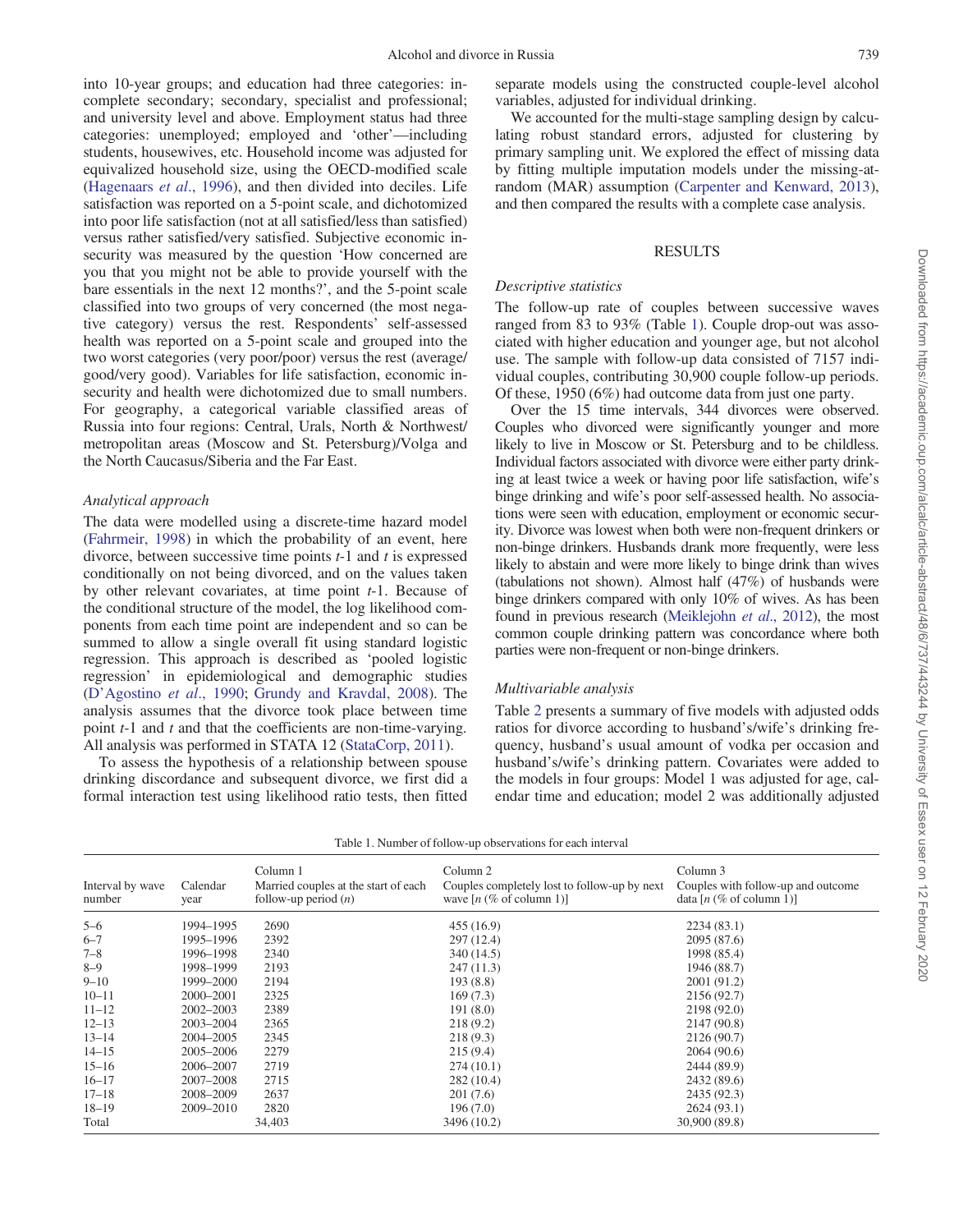| Table 2. Adjusted odds of divorce according to husband's and wife's drinking frequency and pattern |  |
|----------------------------------------------------------------------------------------------------|--|
|----------------------------------------------------------------------------------------------------|--|

<span id="page-3-0"></span>

|                                     | Model 1: age, calendar time<br>and education [OR (95% CI)]         | Model 2: plus shared children, health<br>and life satisfaction [OR (95% CI)] | Model 3: plus socio-economic<br>factors [OR $(95\%$ CI)] | Model 4: plus spouse's<br>drinking [OR $(95\% \text{ CI})$ ] |
|-------------------------------------|--------------------------------------------------------------------|------------------------------------------------------------------------------|----------------------------------------------------------|--------------------------------------------------------------|
| <b>Husband</b>                      |                                                                    |                                                                              |                                                          |                                                              |
| Drinking frequency $(n = 29,403)$   |                                                                    |                                                                              |                                                          |                                                              |
| Abstainer                           | $1.09(0.81 - 1.45)$                                                | $1.07(0.80 - 1.44)$                                                          | $1.09(0.82 - 1.45)$                                      | $1.06(0.78 - 1.43)$                                          |
| $1-3$ times a<br>month              | $1.00$ (ref)                                                       | $1.00$ (ref)                                                                 | $1.00$ (ref)                                             | $1.00$ (ref)                                                 |
| Once/week                           | $1.42*(1.06-1.91)$                                                 | $1.43*(1.07-1.92)$                                                           | $1.43*(1.07-1.91)$                                       | $1.38*(1.02-1.87)$                                           |
| 2-3 times/week                      | $1.93**$ $(1.35-2.74)$                                             | $1.92**$ $(1.34-2.74)$                                                       | $1.90**$ (1.32–2.72)                                     | $1.73**$ $(1.23-2.45)$                                       |
| 4+ times/week                       | $1.98*(1.16-3.38)$                                                 | $1.95*(1.16-3.30)$                                                           | $1.87*(1.08-3.23)$                                       | $1.64(0.92 - 2.90)$                                          |
| Test for trend<br>among drinkers    | $P = 0.001$                                                        | $P = 0.001$                                                                  | $P = 0.002$                                              | $P = 0.005$                                                  |
| Drinking pattern $(n = 29,569)$     |                                                                    |                                                                              |                                                          |                                                              |
| Abstainer                           | $0.88(0.62 - 1.25)$                                                | $0.86(0.60-1.23)$                                                            | $0.88(0.62 - 1.25)$                                      | $0.87(0.62 - 1.22)$                                          |
| Non-binge<br>drinker                | $1.00$ (ref)                                                       | $1.00$ (ref)                                                                 | $1.00$ (ref)                                             | $1.00$ (ref)                                                 |
| Binge drinker                       | $1.16(0.92 - 1.45)$                                                | $1.14(0.91 - 1.43)$                                                          | $1.14(0.91 - 1.43)$                                      | $1.10(0.88 - 1.38)$                                          |
|                                     | Usual amount of vodka on a single occasion (fifths) $(n = 15,703)$ |                                                                              |                                                          |                                                              |
| 1 (lowest)                          | $1.00$ (ref)                                                       | $1.00$ (ref)                                                                 | $1.00$ (ref)                                             | $\overline{\phantom{0}}$                                     |
| $\mathfrak{2}$                      | $0.90(0.59 - 1.36)$                                                | $0.90(0.59-1.36)$                                                            | $0.90(0.59 - 1.36)$                                      |                                                              |
| 3                                   | $1.16(0.83 - 1.61)$                                                | $1.15(0.83 - 1.59)$                                                          | $1.14(0.82 - 1.59)$                                      |                                                              |
| $\overline{4}$                      | $1.32(0.91 - 1.93)$                                                | $1.31(0.90 - 1.89)$                                                          | $1.30(0.89 - 1.89)$                                      |                                                              |
| 5 (highest)                         | $1.99**$ $(1.32-3.01)$                                             | $1.96**$ (1.29-2.96)                                                         | $1.91**$ (1.25–2.93)                                     |                                                              |
| Test for trend                      | $P = 0.005$                                                        | $P = 0.005$                                                                  | $P = 0.008$                                              | $\overline{\phantom{0}}$                                     |
| <b>Wife</b>                         |                                                                    |                                                                              |                                                          |                                                              |
| Drinking frequency ( $n = 29,490$ ) |                                                                    |                                                                              |                                                          |                                                              |
| Abstainer                           | $0.98(0.76 - 1.26)$                                                | $0.98(0.76 - 1.26)$                                                          | $1.03(0.80-1.33)$                                        | $1.06(0.81 - 1.38)$                                          |
| $1-3$ times a                       | $1.00$ (ref)                                                       | $1.00$ (ref)                                                                 | $1.00$ (ref)                                             | $1.00$ (ref)                                                 |
| month                               |                                                                    |                                                                              |                                                          |                                                              |
| Once/week                           | $1.32(0.95 - 1.83)$                                                | $1.35(0.97-1.87)$                                                            | $1.33(0.95 - 1.85)$                                      | $1.16(0.83 - 1.63)$                                          |
| 2+ times/week                       | $2.08*(1.18-3.65)$                                                 | $2.08*(1.19-3.64)$                                                           | $2.09**$ (1.19-3.66)                                     | $1.65(0.97-2.81)$                                            |
| Test for trend<br>among drinkers    | $P = 0.027$                                                        | $P = 0.023$                                                                  | $P = 0.053$                                              | $P = 0.251$                                                  |
| Drinking pattern $(n = 29,569)$     |                                                                    |                                                                              |                                                          |                                                              |
| Abstainer                           | $0.95(0.73 - 1.24)$                                                | $0.93(0.71 - 1.22)$                                                          | $1.00(0.75 - 1.32)$                                      | $1.00(0.75 - 1.32)$                                          |
| Non-binge<br>drinker                | $1.00$ (ref)                                                       | $1.00$ (ref)                                                                 | $1.00$ (ref)                                             | $1.00$ (ref)                                                 |
| Binge drinker                       | $1.45**$ $(1.12-1.87)$                                             | $1.43**$ (1.10-1.87)                                                         | $1.41*(1.08-1.84)$                                       | $1.41*(1.08-1.84)$                                           |

 $*P < 0.05$ .

 $*$  $P < 0.1$  $***P<0.001$ 

for shared children, life satisfaction and health; model 3 added employment, household income and economic security and model 4 included individual spouse drinking.

After adjustment, there was a significant positive trend between husband's drinking frequency, husband's usual amount of vodka and divorce. When husbands drank 2–3 times per week, compared with 1–3 times a month, couples had 73% higher odds of divorce. The association attenuated only slightly on addition of socio-economic factors and spouse drinking. Where the husband was a heavy spirit drinker (the top fifth of vodka consumption), the adjusted odds of divorce at follow-up were twice as high as those of a light spirit drinker. Couples in whom the wife drank frequently, or was a binge drinker, were associated with higher odds of divorce. After adjustment for husband's drinking, the association with frequency attenuated, but the odds for binge drinking remained significant. The positive trend between divorce and spirit consumption was not found when beer and wine consumption on a single occasion were considered, but there was some evidence that women drinking over 20 g of ethanol as beer had an increased risk of divorce (results not shown). We experimented with using gender-specific cut-offs to

identify binge drinking (men ≥80 g ethanol, women ≥60 g ethanol), but this made little difference to the results. The effect of male drinking frequency varied significantly by region ( $P = 0.002$ ), having a very strong association in Volga and the North Caucasus, but weaker or reverse effects in Moscow or St. Petersburg (Table [3](#page-4-0)).

Although the interaction between husband's and wife's drinking was non-significant  $(P = 0.19)$ , regressions using the constructed variable showed that couples in whom the wife drank more frequently had higher odds of divorce than any other category.

The results of a sensitivity analysis using an alternative way of determining divorce (including couples who disagreed about being divorced as cases in the numerator) showed no substantial differences. We show results from a complete case analysis as the analysis using multiple imputation showed the same pattern of association.

# DISCUSSION

We have found that in a large population-sample of married couples in Russia, regular drinking and binge drinking by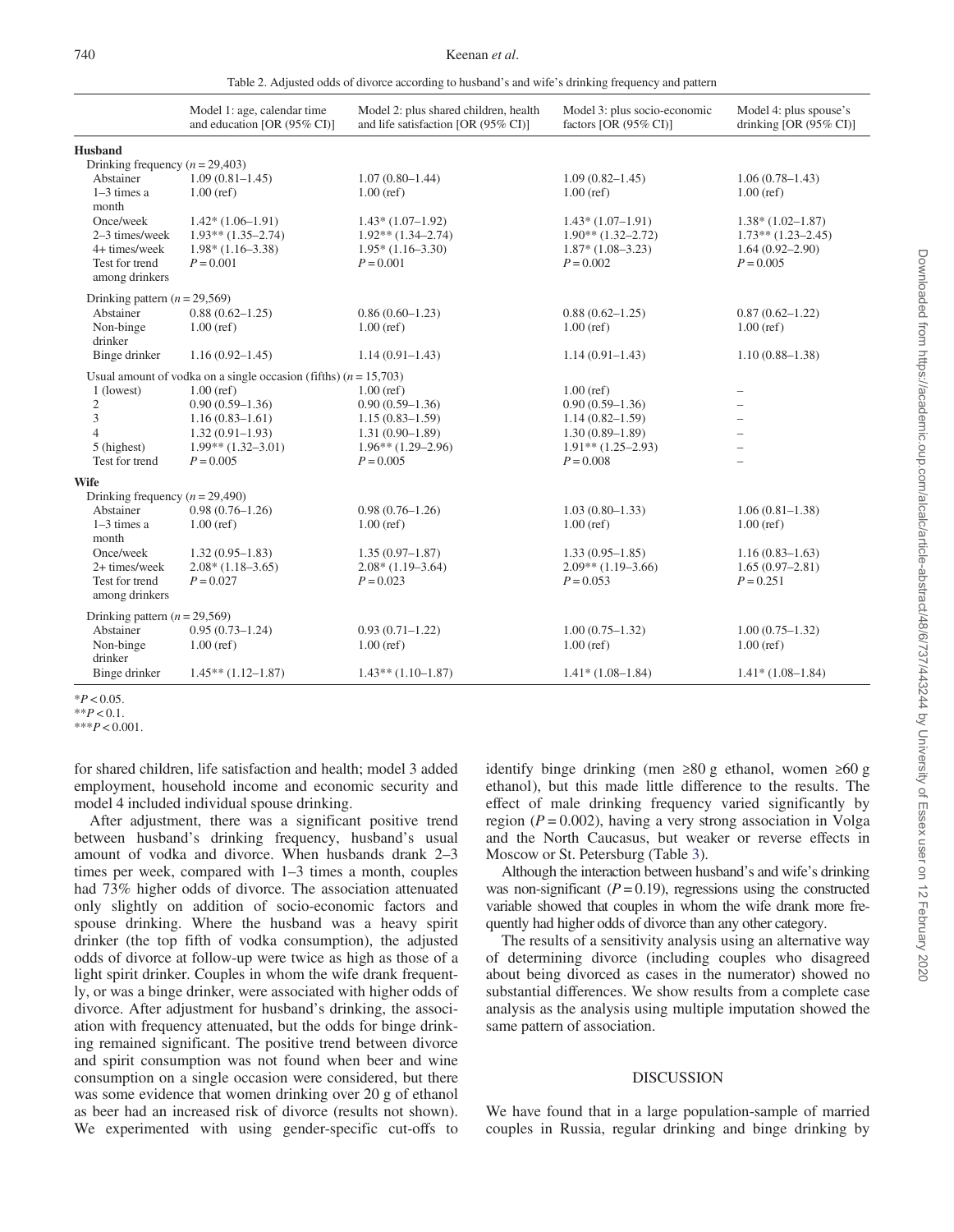Table 3. Adjusted odds of divorce according to husband's drinking frequency and area in Russia

<span id="page-4-0"></span>

| Formal test for interaction<br>by area $(P = 0.006)$ | Area 1: Central, Ural, North and<br>Northwest [OR $(95\% \text{ CI})$ ] | Area 2: Moscow and<br>St. Petersburg [OR (95% CI)] | Area 3: Volga and North<br>Caucasus [OR $(95\%$ CI)] | Area 4: Siberia and Far<br>East [OR $(95\% \text{ CI})$ ] |  |  |  |
|------------------------------------------------------|-------------------------------------------------------------------------|----------------------------------------------------|------------------------------------------------------|-----------------------------------------------------------|--|--|--|
| Husband's drinking frequency <sup>a</sup>            |                                                                         |                                                    |                                                      |                                                           |  |  |  |
| Abstainer                                            | $0.86(0.49-1.53)$                                                       | $0.90(0.53 - 1.50)$                                | $1.51*(1.01-2.25)$                                   | $0.83(0.47-1.46)$                                         |  |  |  |
| $1-3$ times a month                                  | $1.00$ (ref)                                                            | $1.00$ (ref)                                       | $1.00$ (ref)                                         | $1.00$ (ref)                                              |  |  |  |
| Once/week                                            | $1.49(0.96 - 2.31)$                                                     | $1.08(0.38 - 3.14)$                                | $1.44(0.70-2.95)$                                    | $1.61(0.75-3.46)$                                         |  |  |  |
| 2–3 times/week                                       | $2.48***(1.50-4.09)$                                                    | $0.32(0.05-2.16)$                                  | $1.85**$ $(1.16-2.96)$                               | $1.95(0.97-3.93)$                                         |  |  |  |
| 4+ times/week                                        | $1.27(0.56 - 2.87)$                                                     | $0.34***(0.26-0.44)$                               | $4.42***(2.22-8.81)$                                 | $1.30(0.32 - 5.38)$                                       |  |  |  |
| $n$ (observations)                                   | 11.717                                                                  | 2392                                               | 9974                                                 | 5320                                                      |  |  |  |

<sup>a</sup>Adjusted for age, education, wave, life satisfaction, shared children, health and socio-economic factors.

 $*P < 0.05$ .

 $*$  $P < 0.01$ 

 $***P<0.001$ .

either spouse were independently associated with an increased risk of subsequent divorce, relative to couples who drank moderately. There was a dose–response effect with the risk of divorce increasing with frequency and usual volume of spirits drunk by the husband on a single occasion. This effect was not accounted for by age, life satisfaction, children, health or socio-economic factors. Discordant spousal drinking patterns were associated with higher odds of divorce only when the wife drank more frequently. This may relate to the norms of Russian drinking culture where heavy drinking is considered socially acceptable for men, but not for women [\(Bobrova](#page-5-0) et al[., 2010](#page-5-0)). On the whole, the results suggest that both high frequency and large volumes of alcohol are significant threats to marital stability in Russia, as has been found in UK and US populations, but there are variations according to features of alcohol use and region.

The geographical variation in the level of effect could be explained by factors such as religion, which was not included because only available for waves 9–12. This may explain the stronger association in Volga and North Caucasus, the region containing the highest proportions of both Muslims and abstainers (20.1% were Muslims, compared with 7.2% in Moscow & St. Petersburg). However, small numbers prohibited further exploration. The variation is unlikely to be explained by differential response rates between regions, because results using multiple imputation showed the same pattern of association.

There were some limitations related to the survey questionnaire. Firstly, alcohol was measured by self-report, where under-reporting is likely. However, provided that underreporting remains constant over time, this should not bias our associations. Secondly, binge drinking may be underestimated as we could not capture combinations of beverages drunk at each occasion. Lastly, we could not explore the effects of alcohol on cohabiting partnerships because that data were not collected at every wave.

Panel studies like the RLMS are likely to suffer from selection bias because heavy drinkers and those with family problems are both less likely to take part and more likely to drop out (Torvik et al[., 2011](#page-5-0)). As divorce generally declines with age, and drop-out was higher in younger couples, we may have used a sample of disproportionately stable couples. However, the RLMS divorce rates compared well with national rates (data not shown).

The statistical modelling assumed that the relationship between drinking and divorce remained stable over time

(1994–2010). We tested this by adjusting the models for calendar time and formally tested for interactions, finding no evidence.

This study adds to the literature by using longitudinal data, rather than cross-sectional. Although the temporal separation of drinking and divorce rules out reverse causality, we are not claiming that the results definitively demonstrate that alcohol causes divorce. The possibility remains of residual confounding by unmeasured factors, like conflict, mental illness, personality characteristics, parental divorce, union duration or relationship history. Further research could explore the potential pathways for how alcohol might lead to divorce, perhaps using methods such as structural equation modelling.

#### **CONCLUSIONS**

This study finds that heavy and frequent drinking by either spouse increases the risk of subsequent divorce in Russia, and the association varies geographically and by aspects of alcohol use. This provides longitudinal evidence that alcohol is not just associated with individual harms, but with harm to family relationships. Given that Russia faces a serious alcohol problem, this finding supports the case for stricter control to prevent not only adverse health problems but also adverse social and family outcomes.

Funding — At the time of the research, K.K. was funded by an Economic and Social Research Council PhD studentship. Funding to pay the Open Access publication charges for this article was provided by Research Councils UK (RCUK).

Conflict of interest statement. None declared.

## **REFERENCES**

- Antokolskaia M. (2002) Country Reports: Grounds for Divorce and Maintenance Between Former Spouses: Russia. Commission on European Family Law.
- Avdeev A, Monnier A. (2000) Marriage in Russia: a complex phenomenon poorly understood. Popul Engl Sel 12:7–49.
- Bobak M, McKee M, Rose R et al. (1999) Alcohol consumption in a national sample of the Russian population. Addiction 94:857–66.
- Bobak M, Room R, Pikhart H et  $a\hat{l}$ . (2004) Contribution of drinking patterns to differences in rates of alcohol related problems between three urban populations. *J Epidemiol Community Health* 58:238-42.